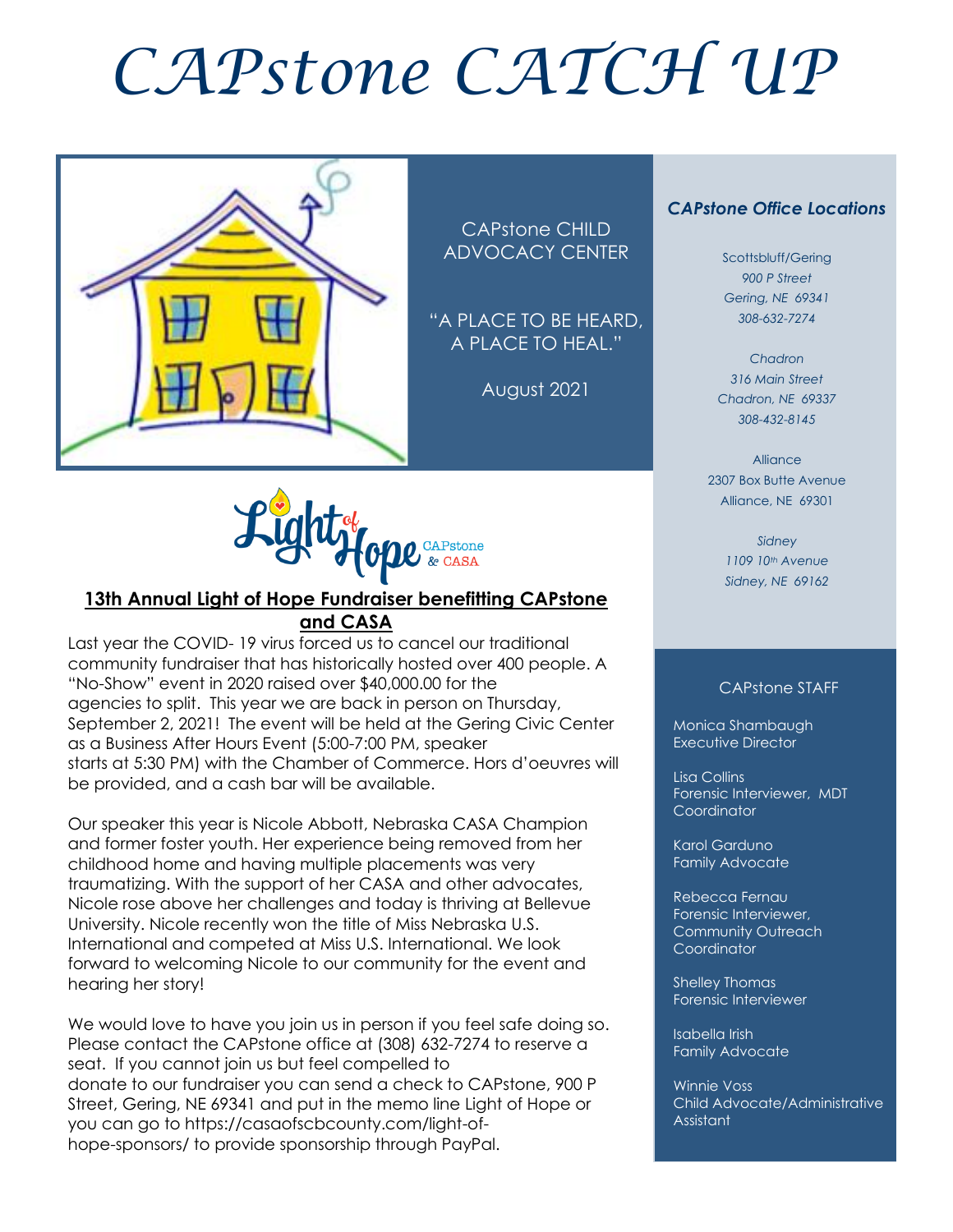# **CAPstone Donors are Superhero's**



**CAPstone WISH LIST**

**For the Children** New Beanie Babies/stuffed animals New Blankets New Backpacks **Journals** McDonalds/Runza gift cards

**For the Facility** Gift cards to Walmart/Target Individually wrapped snacks/juices



#### **DONATIONS**

**Intralinks** Technical services for Sidney & Gering offices.

Sandra Cardiff Stuffed Animals

Rene Newton 11 quilts

Tina Meier Backpacks and journals

# QUESTIONS ABOUT EDUCATIONAL NEGLECT IN NEBRASKA???

Nebraska homeschools operate as private (or 'exempt') schools. While they are required to provide annual notification and provide instruction in a list of subjects, homeschooling parents are not required to show proof that education is taking place. See Nebraska Revised Statutes 79-201 through §79-210. Since there is no assessment mechanism, it is up to concerned individuals to report cases where homeschooling parents are not providing the required instruction.

Concern that a family has not submitted the required paperwork for homeschooling may be reported to the child's school district. Notice of homeschooling is provided at the state level, but the Exempt School Program Office provides school districts with a list of registered homeschooled students in their attendance area. Students not in school and not on this list may be considered truant.

Concern that education is not taking place in a homeschool setting may be reported to Nebraska's Division of Children & Family Services (DHHS) at 1-800-652-1999. DHHS will investigate to determine whether the family is in compliance with the instruction requirements in Nebraska's homeschool law. Any juvenile "whose parent, guardian, or custodian neglects or refuses to provide proper or necessary … education" falls under the jurisdiction of the juvenile court. See §43-247.

#### CAPstone BOARD OF DIRECTORS 2021

SARA GRANT Chadron State College

SHARON WALKER Retired Social Worker

GEORGE SCHLOTHAUER Bridgeport Schools

> KAYLA IMUS Heritage Estates

LAURA BURGESS SBCO Attorney's office

KATHERINE BATT Department of Health and Human Services

> RACHEL DELLE Scottbluff Schools

JANE FLIESBACH Fliesbach Foundation

ADAM FRERICHS Cheyenne County Sheriff's **Office** 

PAMELA BARKER Gering Public Schools

JANELL GRANT Box Butte General **Hospital** 

> TINA JAMES CS Precision

MELISSA VAN GALDER Guardian Belle's

VICKY MORENO SBCO Attorney's office

> BETH RUZICKA RWMC

AMANDA BOSSE RWMC

> JEFF PECK **Intralinks**

KATHY STOKEY Retired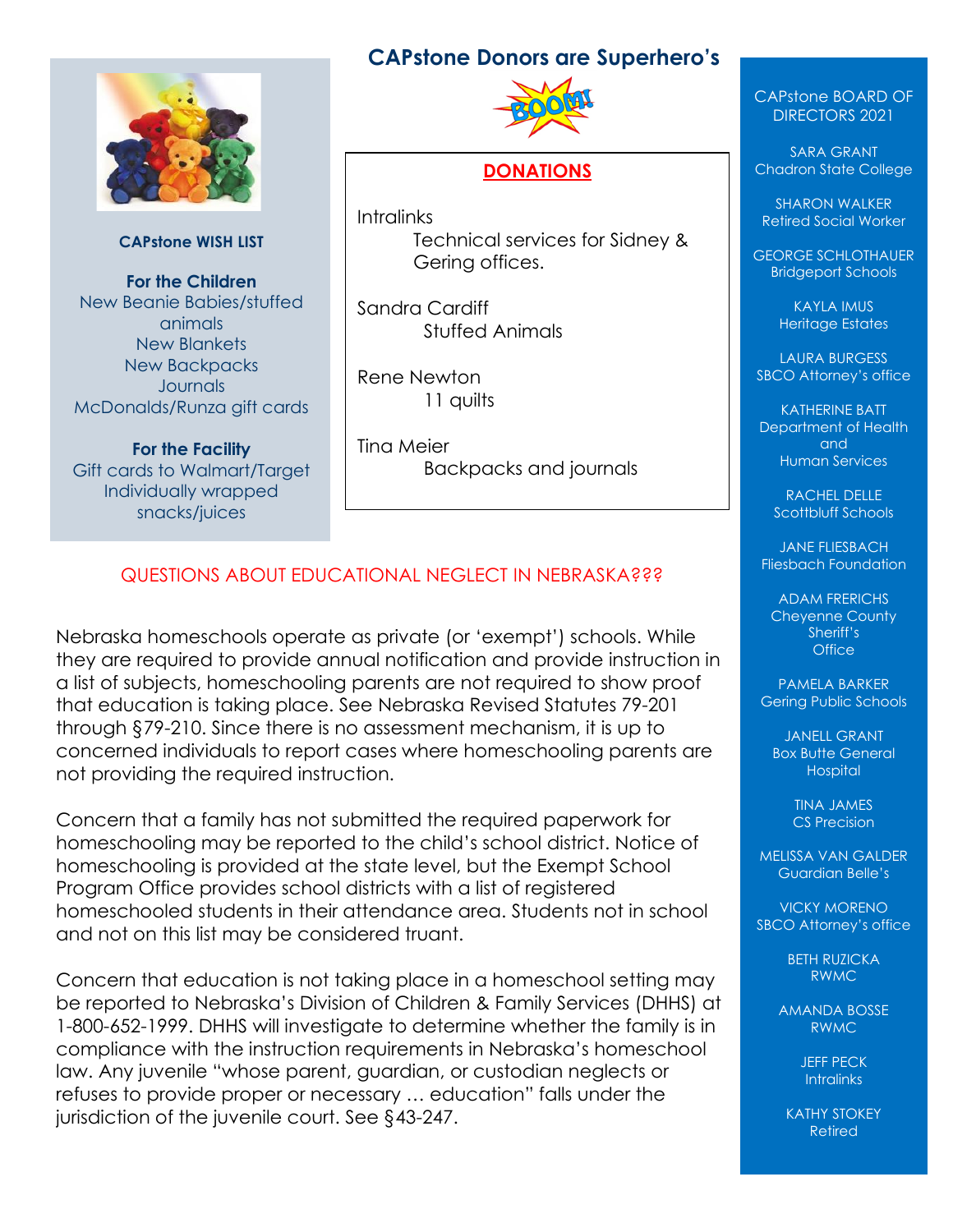#### *Website*

*[www.capstonenebraska.com](http://www.capstonenebraska.com/)*

#### *Email*

*[director@capstonenebraska.com](mailto:director@capstonenebraska.com)*

## *Facebook*

*[https://www.facebook.com/CAPst](https://www.facebook.com/CAPstone-Child-Advocacy-Center-310733285741/) [one-Child-Advocacy-Center-](https://www.facebook.com/CAPstone-Child-Advocacy-Center-310733285741/)[310733285741/](https://www.facebook.com/CAPstone-Child-Advocacy-Center-310733285741/)*

#### **To report child abuse/neglect**

**Nebraska child abuse/neglect hotline**

**1-800-652-1999 or call your local Law Enforcement agency.**

# What are you doing to prevent VICARIOUS TRAUMA?

Tabitha Mpamira delivered an inspiring message during the VidaNyx Survivor Support Day event. Now she's facilitating a 5-session workshop to help us tend to the emotional needs of ourselves and our team. Below is a Series of 5 complimentary/free Healing Us workshops with Tabitha on VICARIOUS TRAUMA which will be presented every Wednesday for five weeks after Labor Day. Email info@vidanyx.com to register today.

o September 8th, 10:00-11:30 am CT

Safety, Identity, & Intention

Setting foundations for group safety

o September 15th, 10:00-11:30 am CT

Knowledge is Power

Neuroscience of vicarious trauma & coping strategies

o September 22nd, 10:00-11:30 am CT

# Bearing Witness

ֺ֖֚֝֬

Sharing stories that validate and reframe lived experiences



o September 29th, 10:00-11:30 am CT

Harm, Healing, & Resilience

Understanding vicarious trauma & resilience

o October 6th, 10:00-11:30 am CT

Boundaries, Agency, Self Love, & Community

Cultivating a sense of personal agency & community care

If you are interested or feel inspired to help CAPstone by becoming a board member or volunteer, contact Monica Shambaugh in Gering at 308-632-7274. We would be more than happy to visit with you about this opportunity.



**United Way of Western Nebraska Partner Agency** 

# ATTENTION ATTENTION READ ALL ABOUT IT

If there is something you would like to see in our newsletter or would like to add to our newsletter, such as a job opening or an event you are having, please let us know.

Email Rebecca at [outreach@capstoneneb](mailto:outreach@capstonenebraska.com) [raska.com](mailto:outreach@capstonenebraska.com) or call at 308- 432-8145

Page 2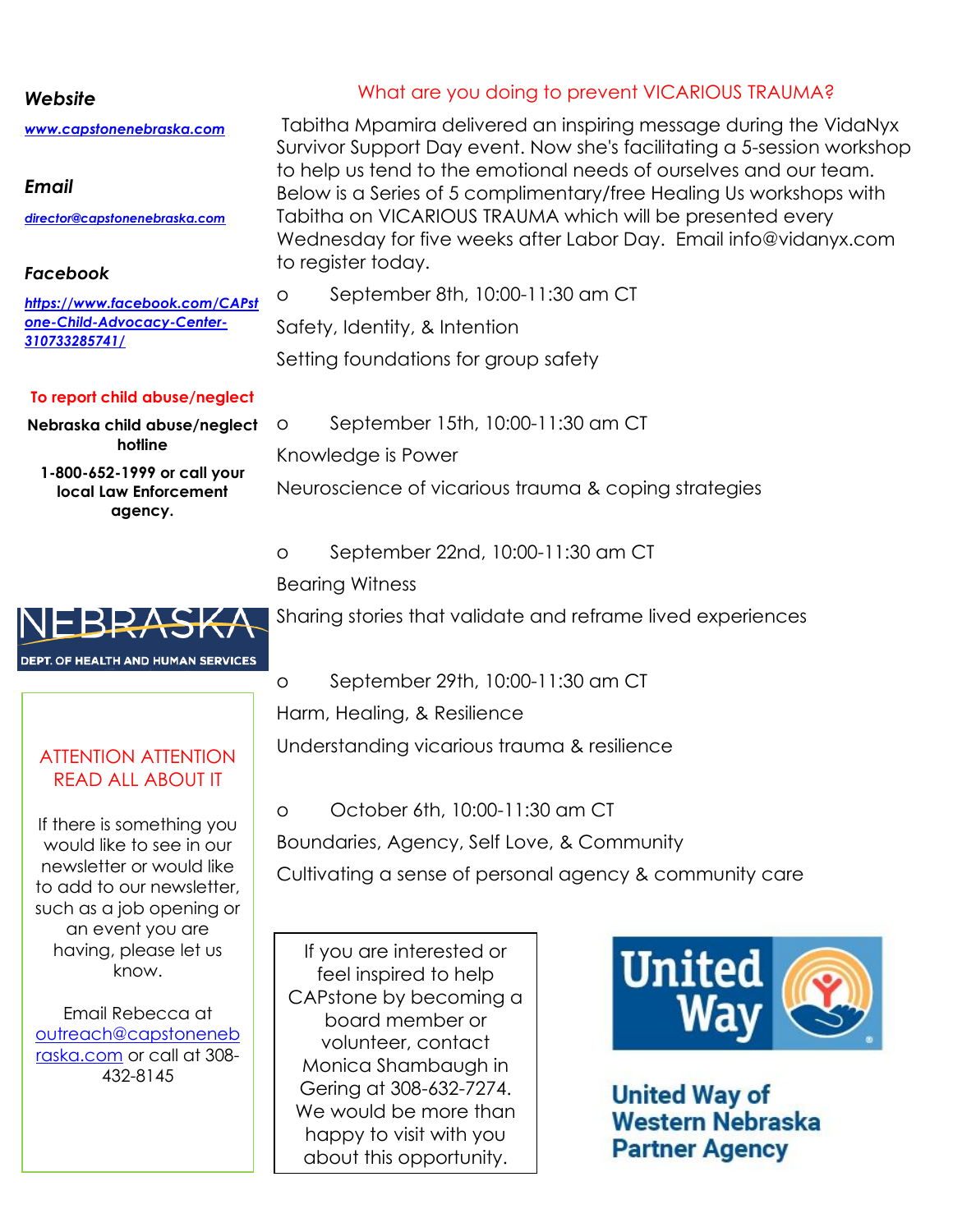

TIME IS ALMOST UP, VOTE UNTIL SEPTEMBER 30TH [FOR](https://creativecommons.org/licenses/by-nc/3.0/) CAPSTONE CHILD ADVOCACY CENTER

We're participating in the Target Circle program! You can vote for us and help direct Target's giving to benefit our nonprofit. For full program details and restrictions visit Target Circle. target.com/circle

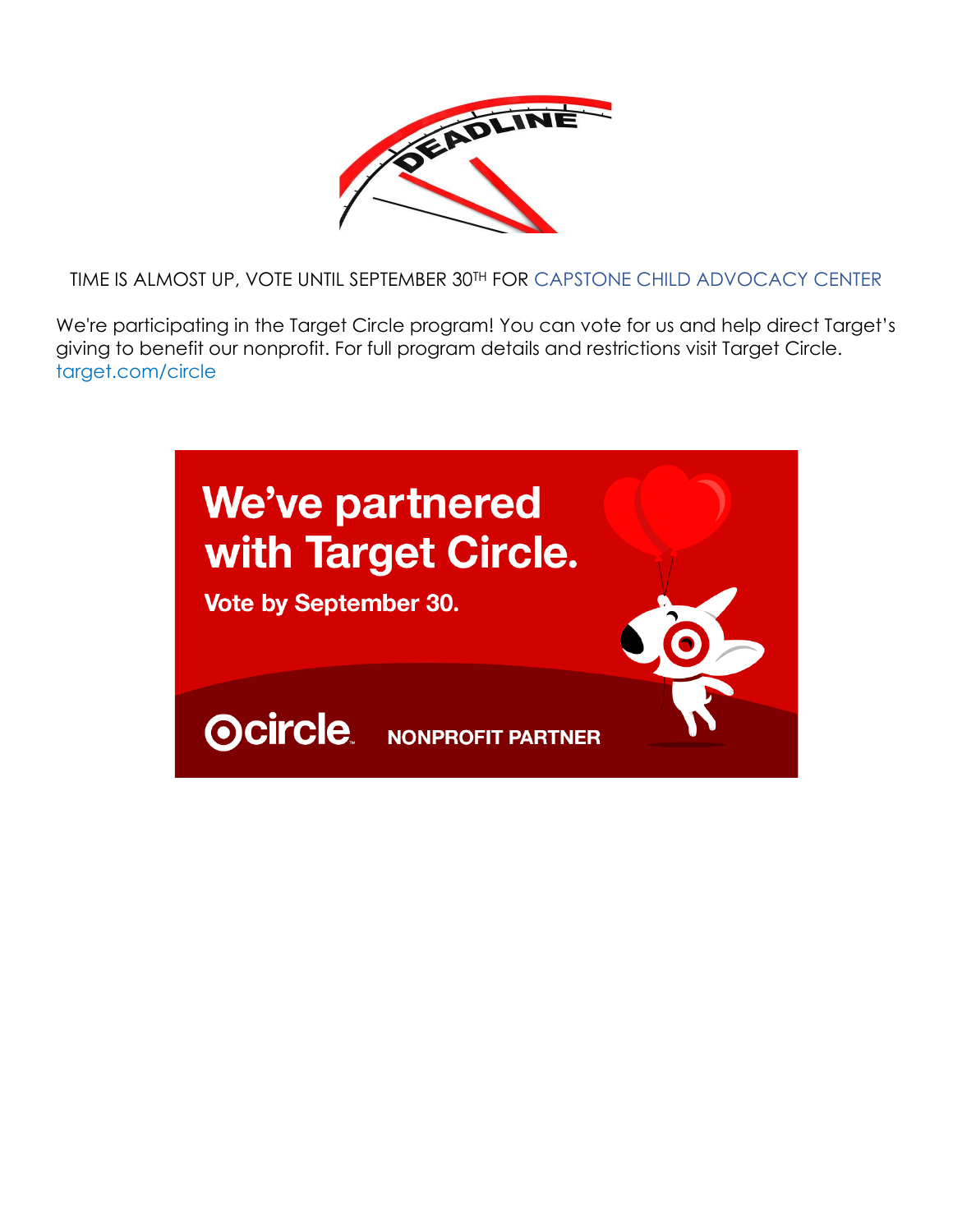# **AUGUST**

**August 17-18 - NCJTC: Reimagining Policing: Strategies for Building Community Relationships that Last**

**August 23-27, 2021 – NCJTC: Conducting Child Abuse Investigations (Location: Saint Louis, MO)**

**August 25-27 – NCJTC: Psychology of School Threat Assessments**

# **SEPTEMBER**

**September 13-16 – NCJTC: Current Drug Trends**

**September 13-17, 2021 – NCJTC: Conducting Child Abuse Investigations (Location: San Diego, CA)**

**September 23, 2021 @ 10:00 am - 4:30 pm CST, September 24, 2021 @ 10:00 am - 12:30 pm CST – Advanced TF-CBT for PSB: Register Online: https://psbcbt.ouhsc.edu/PSB-CBT-Training/Advanced-TF-CBT-for-PSB**

**September 28-29 – NCJTC: What Are They Running From? Youth Trauma and Addressing Adverse Childhood Experiences**

**September 28 - Nebraska Court Improvement Project Conference in Ogallala September 30 - Nebraska Court Improvement Project Conference in Omaha and Virtual**

### **OCTOBER**

**October 14-15 – NCJTC: Enhancing Investigations through Genetic Genealogy: October 18-19 – NCJTC: Criminal Connections: Child Pornography and Child Sexual Abuse:** 

**October 18-22- NCAC Training Center- Forensic Interviewing (Huntsville or Virtual):** 

**October 26-27 – NCJTC: Child Homicide Investigations:** 

**October 27-29- NCAC Training Center- Extended Forensic Interviewing Training (Colorado or Virtual):** 

Child Abuse/Neglect training (CAN 101)

This 2 hour training is available free of charge to any group or organization that works with children. Goes over mandatory reporting, what happens when you report, where to report, and also scenarios to review. If you are interested please contact CAPstone at 308-632-7274 or 308-432-8145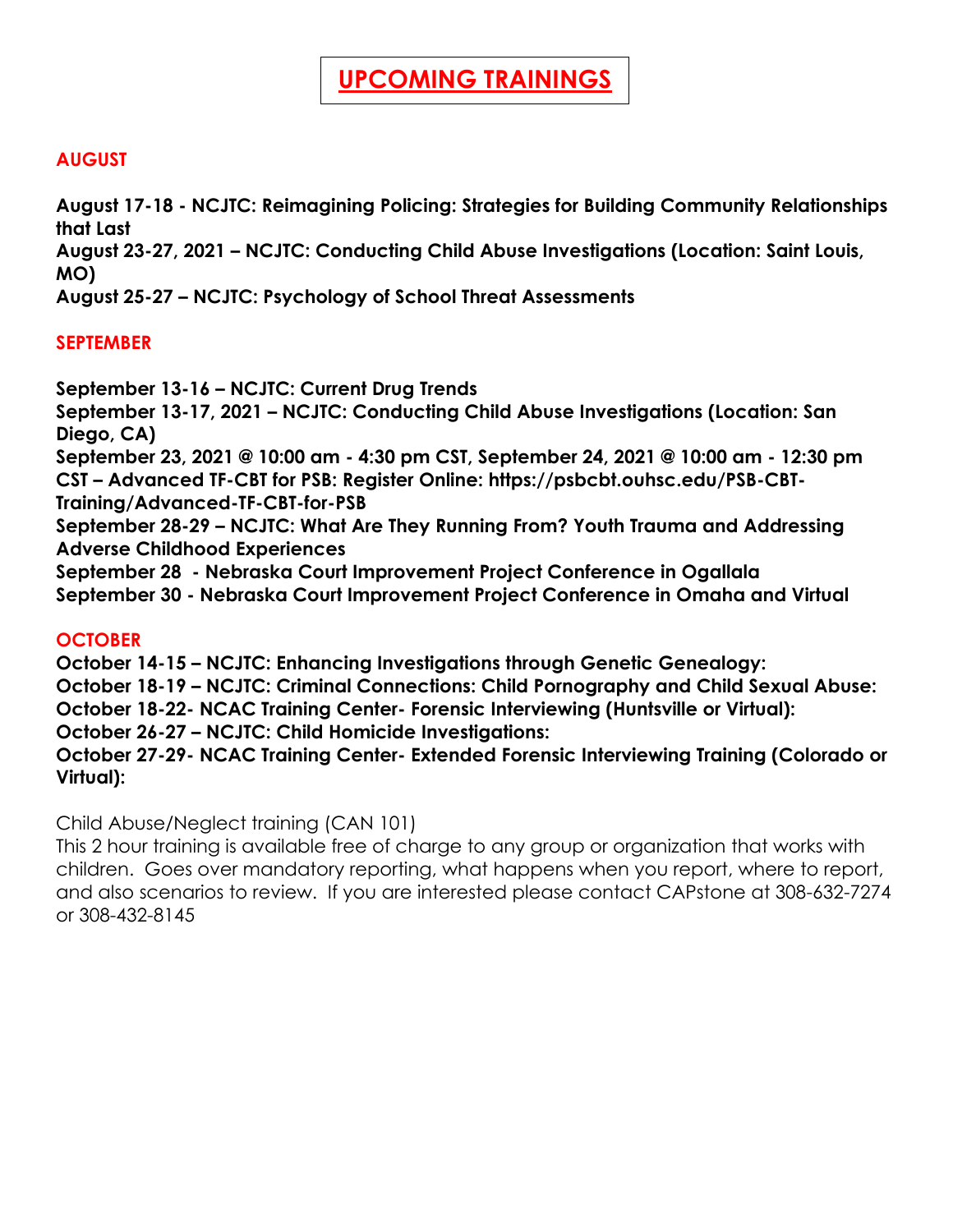# **Winnie's Wellness**

With Immunization month upon us, here is some additional information about the COVID vaccine.

# Where can I get the vaccine?

Get a COVID-19 vaccine as soon as you can. Widespread vaccination is a critical tool to help stop the pandemic. If you need help finding a COVID-19 vaccine provider near you, please visit the Vaccines.gov website. You can also text your zip code to 438829 (English), 822862 (Spanish) or call 1-800-232-0233 (TTY: 888-720-7489) for assistance.

CDC does not schedule vaccination appointments and cannot assist with verifying, rescheduling or cancelling your vaccination. If you need to verify, reschedule, or cancel a COVID-19 vaccination appointment, contact the location that set up your appointment. If you need to schedule a second-dose appointment and the location where you received your first dose is no longer offering COVID-19 vaccine, you may be able to get your second dose at another location. Contact your state or local health department for help or look for other COVID-19 vaccination providers near you using the Vaccines.gov website.

Please keep in mind that health departments may be experiencing a high volume of inquiries, so it may take more time than usual for them to respond to requests. Check the website of your state or local health department for updates.

### How do I report adverse events after receiving or administering the vaccine?

If you think you or someone in your care is experiencing a medical emergency, call 9-1-1 and go to the nearest hospital emergency room right away. If you think you or someone in your care is having an adverse event following vaccination but it is not an emergency, contact a healthcare provider for medical advice. Visit the CDC website for more info on vaccine safety.

Report adverse events to the Vaccine Adverse Event Reporting System (VAERS). To learn more, visit the VAERS website or call them directly at 1-800-822-7967.

If you still have questions, please contact the COVID-19 Administration Reporting Systems (CARS) Help Desk at 1-833-748-1979.